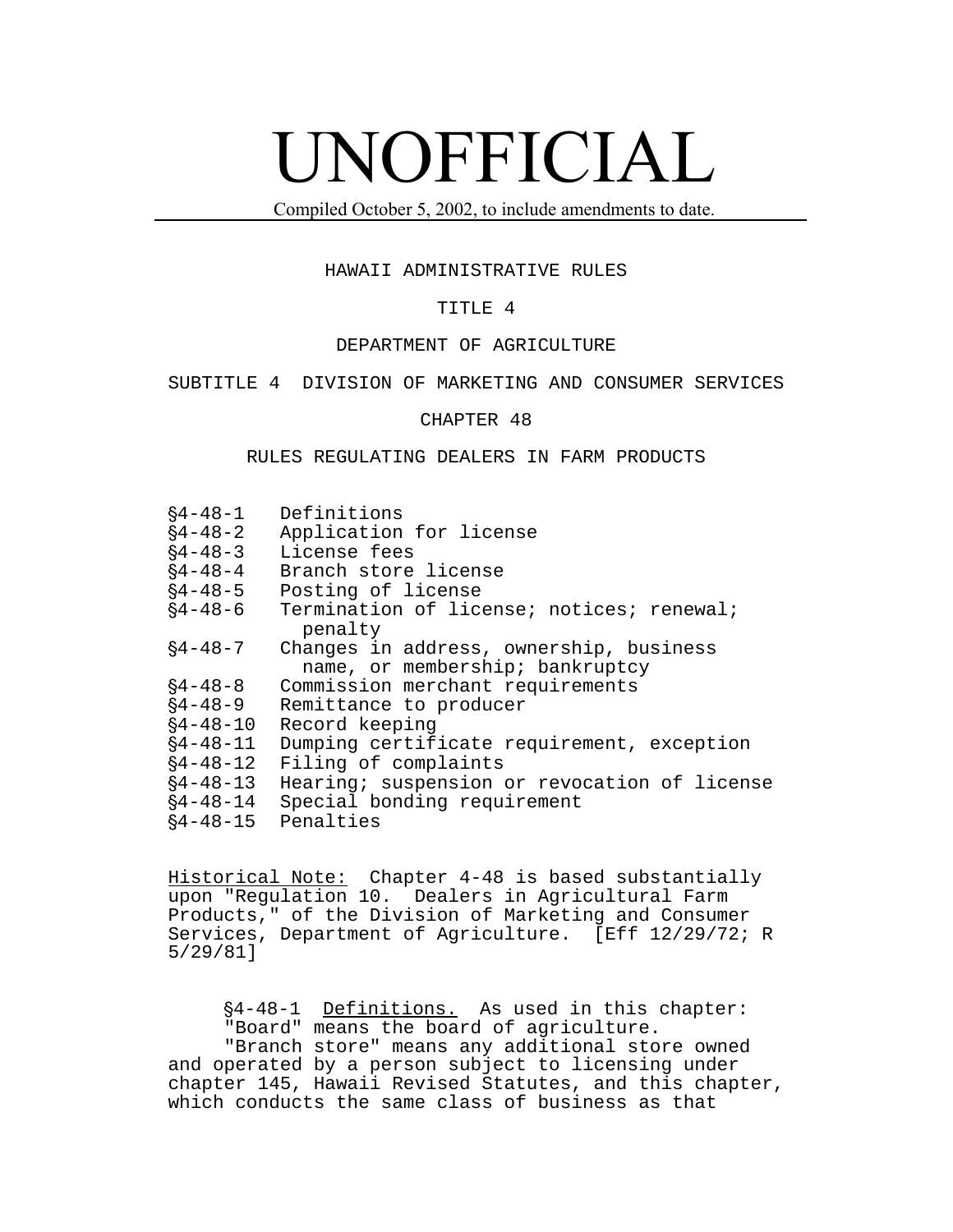person.

"Class of business" means commission merchant, dealer, broker, agent, processor, or retail merchant.

"Effective date" means the first day of the month following the date when the applicant first became subject to chapter 145, Hawaii Revised Statutes, and this chapter.

"Head" means the manager of the commodities branch of the department, or any officer or employee of the commodities branch to whom authority has been delegated.

"Licensee" means any person who holds an unrevoked and valid unsuspended license issued under chapter 145, Hawaii Revised Statutes, and this chapter.

"Pack out basis" means that acceptance of the farm product and price or prices to be paid are based on the grade or quality of the product as determined from evaluation of representative samples drawn at the time the product is received or at completion of preliminary processing and grading operations.

"Person" means any individual, partnership, corporation, association, or separate legal entity. [Eff 5/29/81; am 1/16/84; am and comp 3/24/86; am 10/5/02] (Auth: HRS \$145-15) (Imp: HRS \$145-15)

'4-48-2 Application for license. (a) A separate license shall be required for each person and each branch store.

(b) Any person subject to licensing shall file an application for the required license or licenses with the department on an approved application form. This application form is available from the branch, on request, and is also available on the department's internet web site.

(c) The applicant shall furnish the following information on the application:

- (1) The name in which the business is conducted, place of business, mailing address, phone number, date business started, and banking reference;
- (2) The name and address of each branch store;
- (3) The type of farm product the applicant proposes to handle;
- (4) The class of business;
- (5) The type of business organization and:
	- (A) If the applicant is the sole owner, the applicant's name and address;
		- (B) If a partnership, the names and home addresses of all partners and an indication whether the partnership is comprised of general, limited, or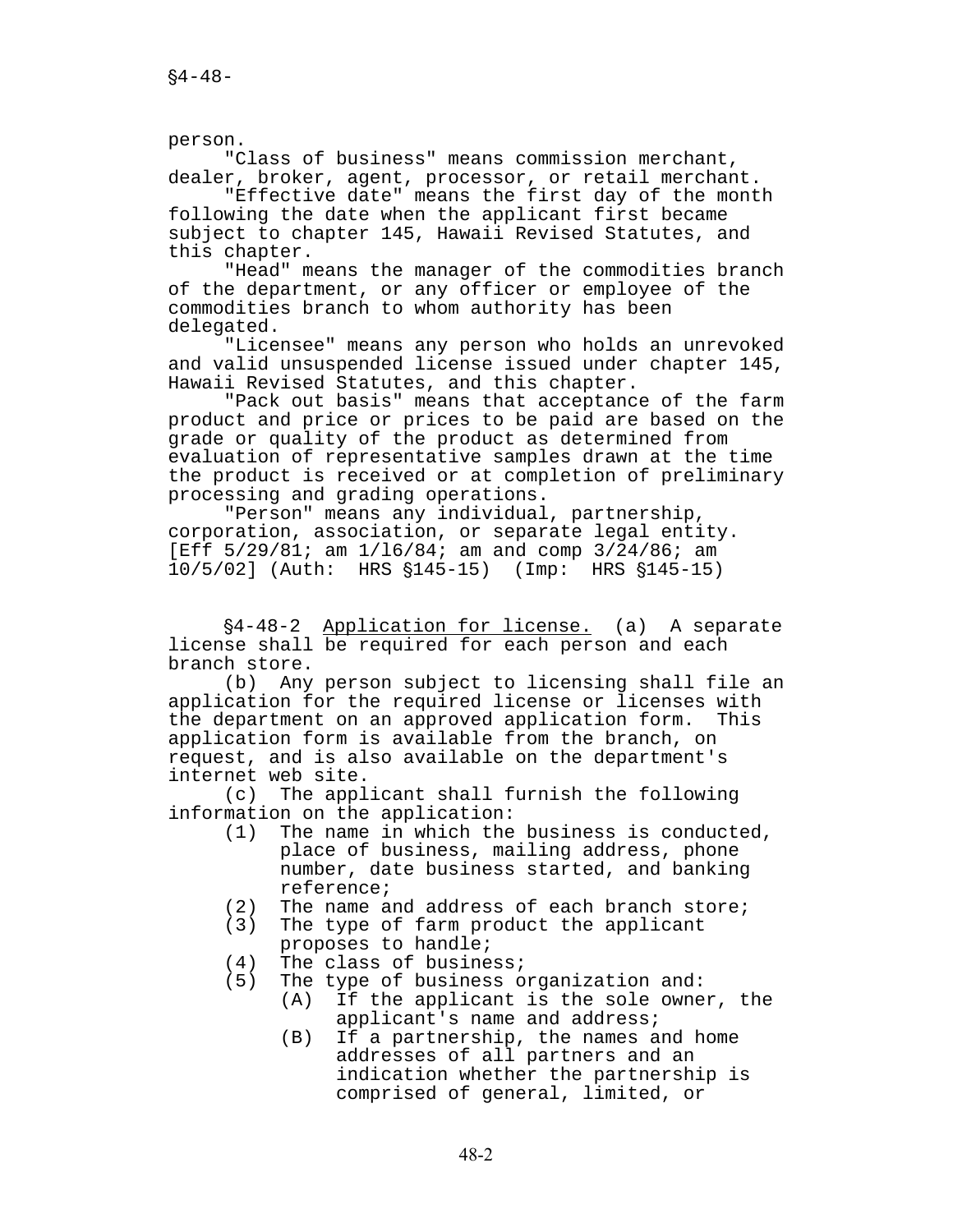special partners; or

- (C) If an association or corporation, the names and addresses of all officers, directors, and holders of more than ten per cent of outstanding stock, and the percentage of stock held by each; and
- (6) The date when the applicant first became subject to chapter 145, Hawaii Revised Statutes, and this chapter, and, if the business is conducted prior to filing an application for license, an explanation of the violation.

(d) The application shall be signed by the owner of the business, or all general partners in the case of a partnership, or a duly authorized official if the applicant is an association or corporation.

(e) Before any commission merchant or broker license is issued, the applicant shall execute and deliver to the department a surety bond in the sum of \$3,000.

(f) The department, upon receipt and review of an application for license, shall issue either of the following to the applicant, no later than ten working days after the date of receipt:

- (1) The appropriate license, if the application for license is properly completed; or
- (2) A written statement that the application is denied and an explanation of the reason for the denial. [Eff 5/29/81; am 1/l6/84; am and comp 3/24/86; am 10/5/02] (Auth: HRS  $$145-15$  (Imp: HRS  $$145-15$ )

§4-48-3 License fees. (a) The license fees for the different classes of business shall be as follows:

- (1) The commission merchant, dealer, processor, agent, or broker license fee shall be \$40 annually, for each classification;
- (2) The retail merchant license fee shall be \$10 annually, provided that if the business is also licensed as a dealer, processor, agent, or broker, there shall be no fee; and
- (3) The license fee for each branch store shall be \$5 annually, except that the initial fee may be for a period less than a year subject to the requirement in section 4-48-4(d).

(b) No credit shall be allowed or refund made for any unused portion of the effective license period.

(c) Any commission merchant, dealer, broker, agent, processor, or retail merchant in violation of chapter 145, Hawaii Revised Statutes, and this chapter, by having engaged in business for more than thirty days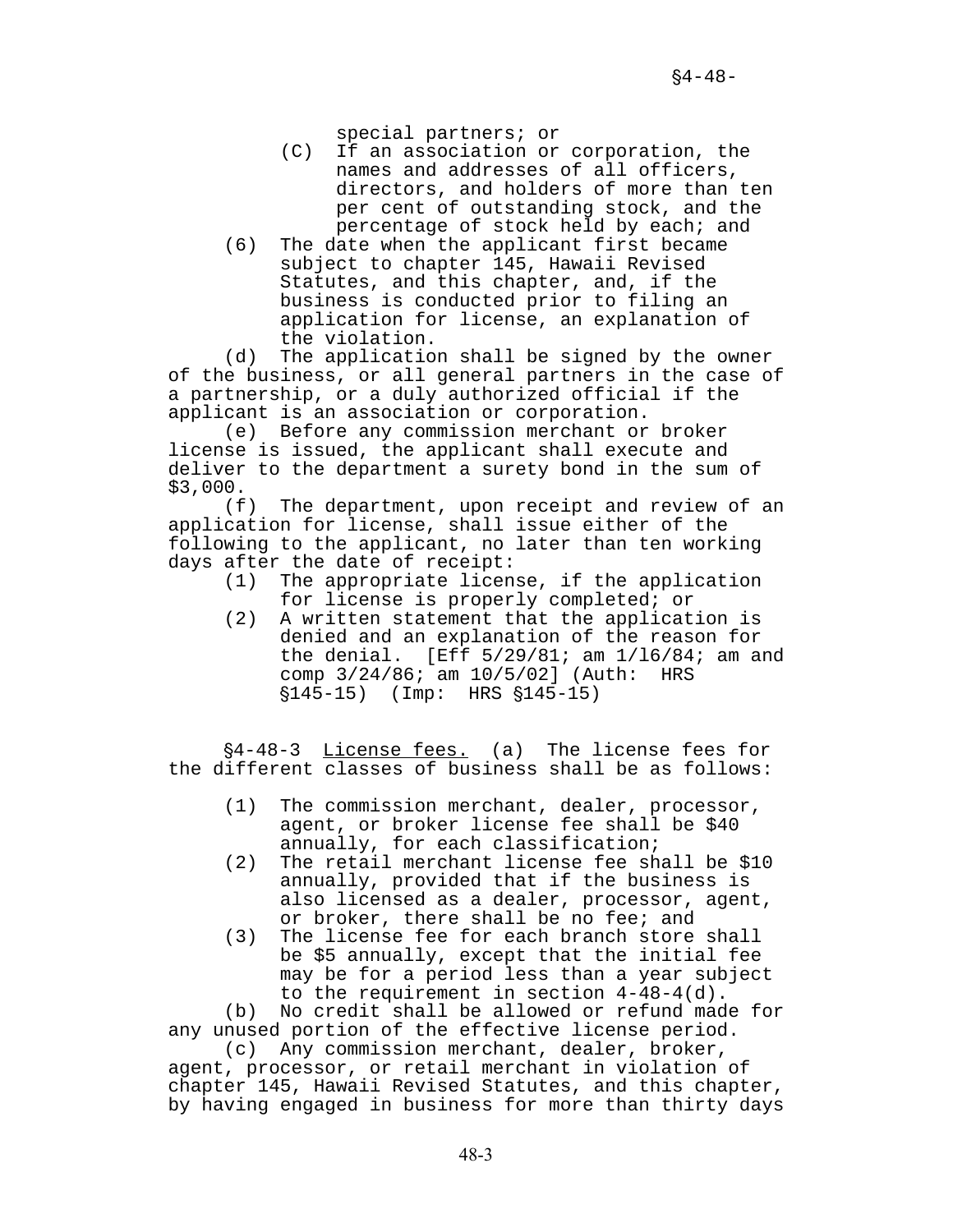without a license, shall obtain the required license in the following manner:

- (1) If the effective date of business is less than one year prior to the date of application, the applicant shall be licensed from the effective date and pay one year's license fee with forty per cent penalty;
- (2) If the effective date of business is one year prior to the date of application, the applicant shall be licensed from the anniversary date of the effective date and pay one year's license fee with forty per cent penalty and the current year's license fee;
- (3) If the effective date of business is greater than one year prior to the date of application and the head determines that such violation was due to inadvertence of the applicant, the applicant shall be licensed from the anniversary date of the effective date and shall pay two years' license fees with forty per cent penalty; or
- (4) If the effective date of business is greater than one year prior to the date of application and the head determines that the violation was wilful on the part of the applicant, the applicant shall be licensed from the anniversary date of the effective date and shall pay the current year's license fee with forty per cent penalty and all annual license fees accrued from the effective date with forty per cent penalty.

(d) All checks shall be made payable to "Hawaii Department of Agriculture". The head may require the fee be submitted in the form of a money order, bank draft, cashier's check, or certified check. When payments for fees or penalties covered by this chapter are by check, a service fee shall be assessed for each check that is not honored. [Eff  $5/29/81$ ; am  $1/16/84$ ; am and comp  $3/24/86$ ; am  $10/5/02$ ] (Auth: HRS  $$145-15$ )  $(Imp: HRS \S145-2)$ 

§4-48-4 Branch store license. (a) A license shall be required for each branch store and may be obtained by the main store or parent company.

(b) The license shall be identified by the words "BRANCH STORE".

(c) A separate application form need not be completed provided the name and address of the branch store is listed on the original application by the main store or parent company. For each additional branch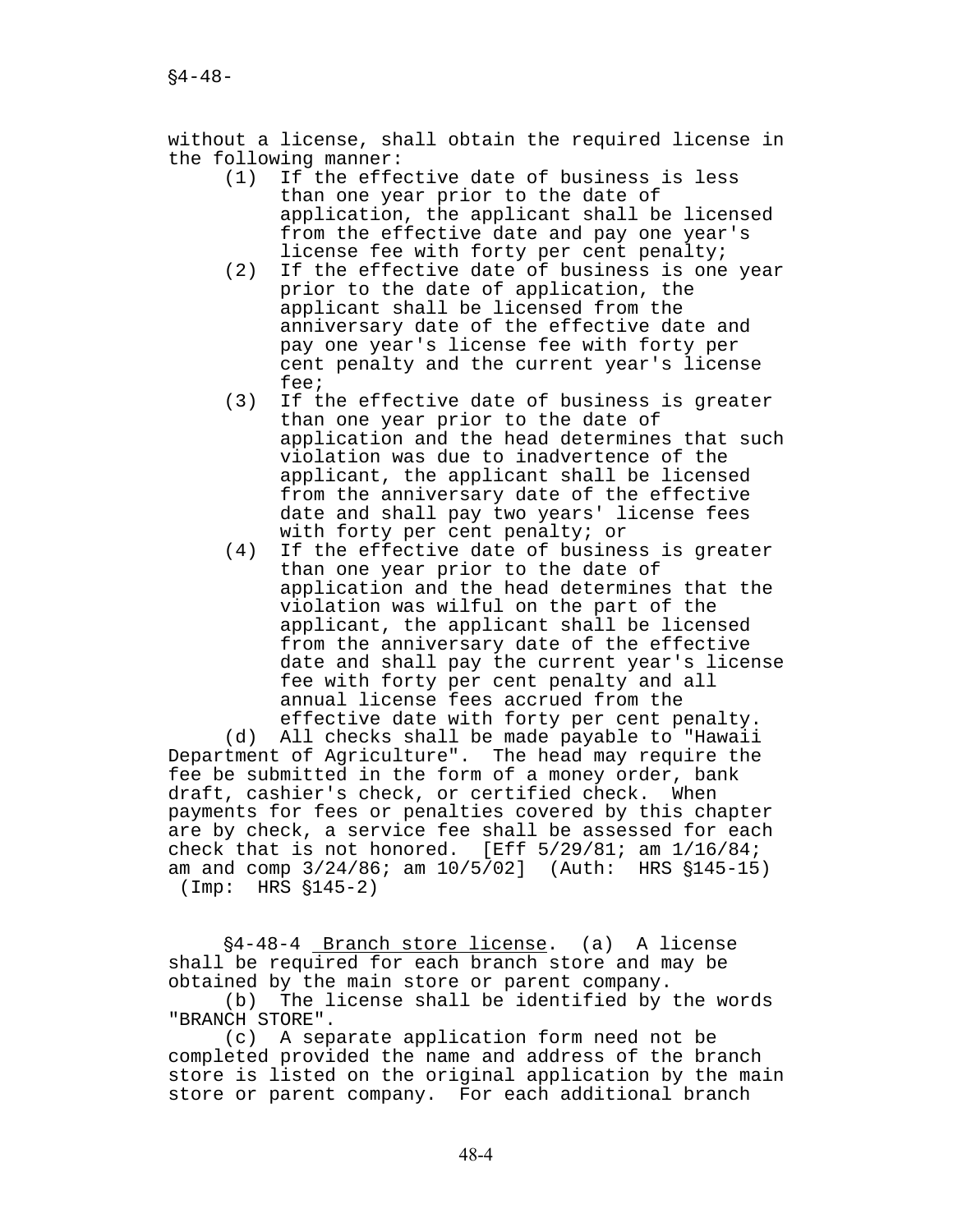store opening after the issuance of a license to the main store or parent company, an application and proper fee shall be required.

(d) All branch store licenses expire at the same time as the main store's or parent company's license and shall be renewed together with the main store's or parent company's license. [Eff 5/29/81; comp 3/24/86] (Auth: HRS  $$145-15$ ) (Imp: HRS  $$145-2$ )

§4-48-5 Posting of license. (a) Every licensed commission merchant, dealer, broker, agent, processor, retail merchant, or branch store shall post the required license, or a copy of the license, in a conspicuous place at the place of business at all times.

(b) Repeated violation of this section may result in the suspension or termination of a license under section 4-48-13. [Eff 5/29/81; am 1/l6/84; comp  $3/24/86$ ] (Auth: HRS  $$145-15$ ) (Imp: HRS  $$145-2$ )

§4-48-6 Termination of license; notices; renewals; penalty. (a) All commission merchant, dealer, processor, broker, agent, and retail merchant licenses shall expire one year from the effective date, unless renewed with payment of the annual license fee on or before the expiration date of the license or unless otherwise provided for in section 145-2, Hawaii Revised Statutes.

(b) A commission merchant or broker license shall be declared void on the date of cancellation of the posted surety bond.

(c) Thirty days after the expiration of a commission merchant, dealer, broker, agent, retail merchant, processor, or branch store license, the head shall notify the licensee in writing that the license may be renewed by payment of the annual fee plus a forty per cent penalty. [Eff 5/29/81; am 1/16/84; am and comp  $3/24/86$ ] (Auth: HRS  $$145-15$ ) (Imp: HRS  $$145-2)$ 

'4-48-7 Changes in address, ownership, business name, or membership; bankruptcy. (a) A licensee shall promptly notify the head in writing of any change of address, business name, officers, directors, or holders of more than ten per cent of the outstanding stock of a corporation, and the percentage of stock held by each person.

(b) A new license shall be required in the case of change of ownership of a business, an addition or withdrawal of members of a partnership, or when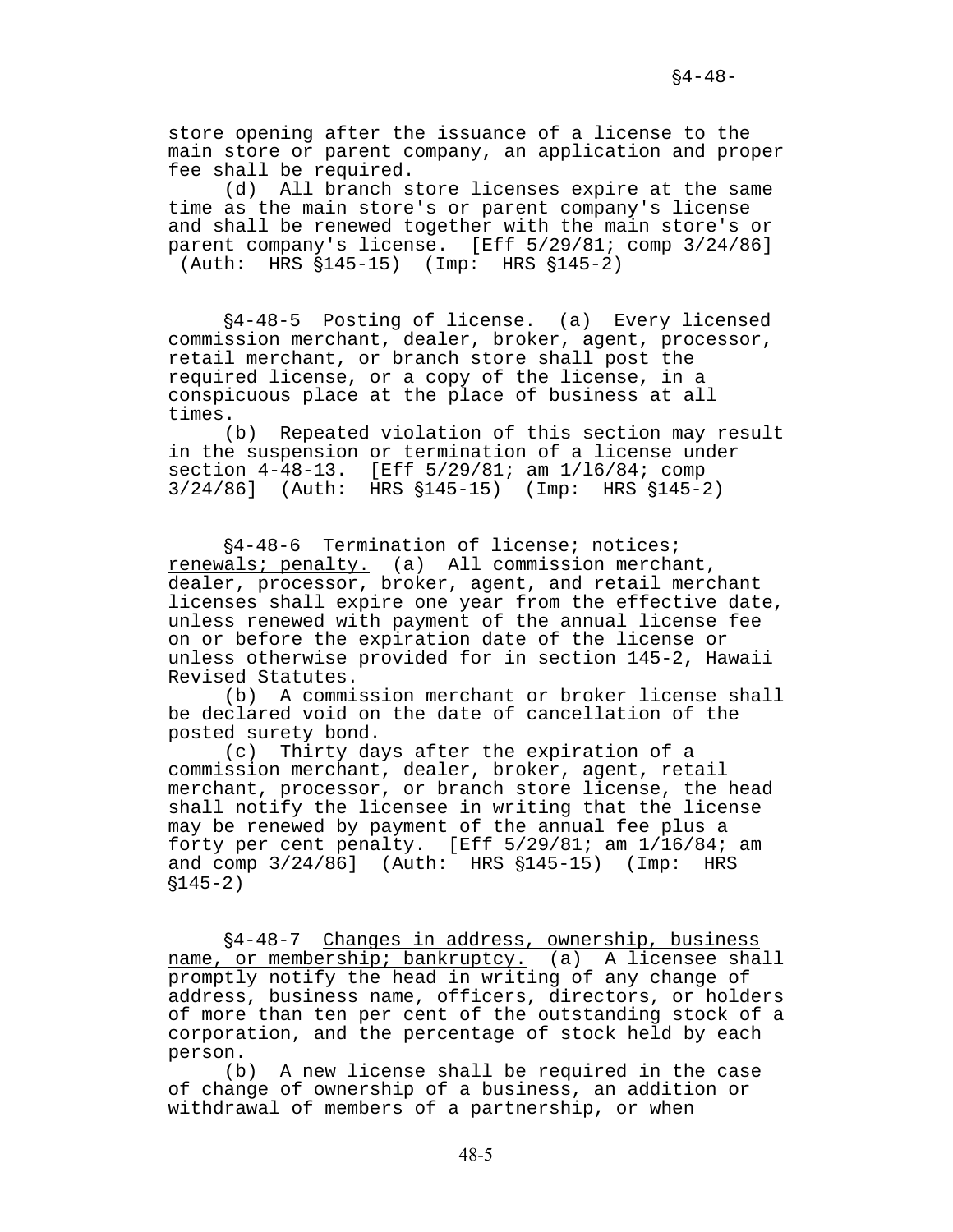business is to be conducted under a different corporate charter than that under which the license was originally issued.

(c) A licensee shall promptly notify the head in writing when the licensee, or any partner if the licensee is a partnership, is undergoing proceedings under bankruptcy laws. [Eff 5/29/81; comp 3/24/86] (Auth: HRS  $$145-15$ ) (Imp: HRS  $$145-2$ )

§4-48-8 Commission merchant requirements. (a) The commission merchant shall establish the commission rate and other charges to be assessed with the producer-consignor prior to the handling of farm products on consignment.

(b) The commission merchant shall exercise reasonable care and diligence in selling the consigned products promptly in a fair and reasonable manner.

(c) The commission merchant may not reconsign farm products to another person and incur additional commissions, charges, or expenses without the expressed consent of the producer-consignor.

(d) The commission merchant shall not purchase consigned farm products or sell to firms over which the commission merchant has direct or indirect control, without specific prior authority of the producerconsignor. The commission merchant may purchase such farm products at reasonable market value to clean up remnants of shipments to expedite accounting.

(e) Within seven days after the final sale of any lot of consigned farm products, the commission merchant shall make a written report to the producer showing the quantity sold, the selling price, and the quantity dumped or discarded. [Eff 5/29/81; comp 3/24/86] (Auth: HRS  $$145-15$ ) (Imp: HRS  $$145-2$ , 145-4 and  $145-5)$ 

§4-48-9 Remittance to producer. (a) Commission merchants shall remit in full the amount realized from consignment sales, including collections, overcharges, and damages, less the agreed commission and other charges, together with a complete account of sales, to the producer-consignor within ten days after receipt of the money, unless otherwise agreed to in writing.

(b) Every dealer, processor, agent, or retail merchant shall make payment in full to the producer for farm products purchased or if a broker, for the negotiated purchase or sale of farm products, at the time and in the manner specified in a contract or agreed to by the producer in writing. If no payment time is set by a contract or in writing at the time of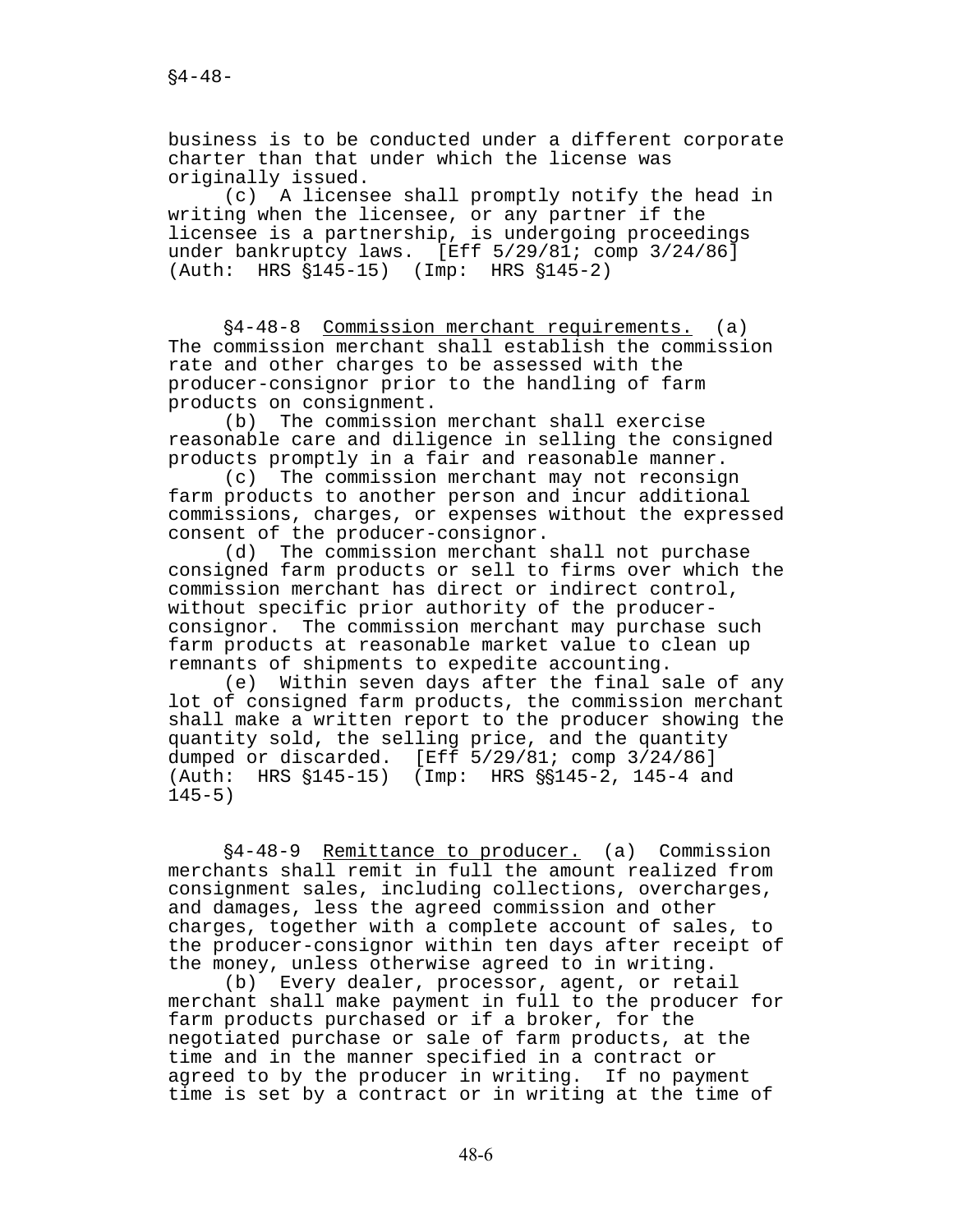delivery, payment shall be made within thirty days from delivery or acceptance of the farm product. [Eff  $5/29/81$ ; am and comp  $3/24/86$ ] (Auth: HRS  $$145-15$ )  $(Imp: HRS \S145-6)$ 

§4-48-10 Record keeping. (a) Every commission merchant having received any farm product for sale as a commission merchant, shall promptly make and keep for one year a record indicating in detail the following with reference to handling, sale, or storage of the farm product:

- (1) The name and address of the consignor;
- (2) The commodity, quantity, and date received;
- (3) The condition and quality upon arrival;
- (4) The date of sale;
- (5) The price for which each lot was sold;
- (6) An itemized statement of the charges to be paid by the consignor in connection with the sale, including commission charges;
- (7) A lot number or other identifying mark for each consignment transaction with the number or mark appearing on all sales tags, or other essential records needed to show what the product actually sold for;
- (8) Any claim which has been or may be filed by the commission merchant against any person for overcharges or damages resulting from injury or deterioration of farm products by the act, neglect, or failure of such persons; and
- (9) The names and addresses of all purchasers, if the commission merchant has any financial interest in the business of the purchasers or if the purchasers have any financial interest in the business of the commission merchant, directly or indirectly, as holder of the other's corporate stock, as co-partner, as lender or borrower of money to or from the other, or otherwise. The interest shall also be noted following the name of the purchaser.

(b) Every broker, upon negotiating the sale of farm products, shall issue to both the buyer and seller a written memorandum of sale, indicating the commodity, price, date of delivery, quality, quantity, and other details of the transaction. A copy of this memorandum shall be retained by the broker for a period of one year.

(c) Every dealer, processor, and retail merchant purchasing any farm product from the producer shall promptly make and keep for one year, a correct record showing the following:

(1) The name and address of the producer;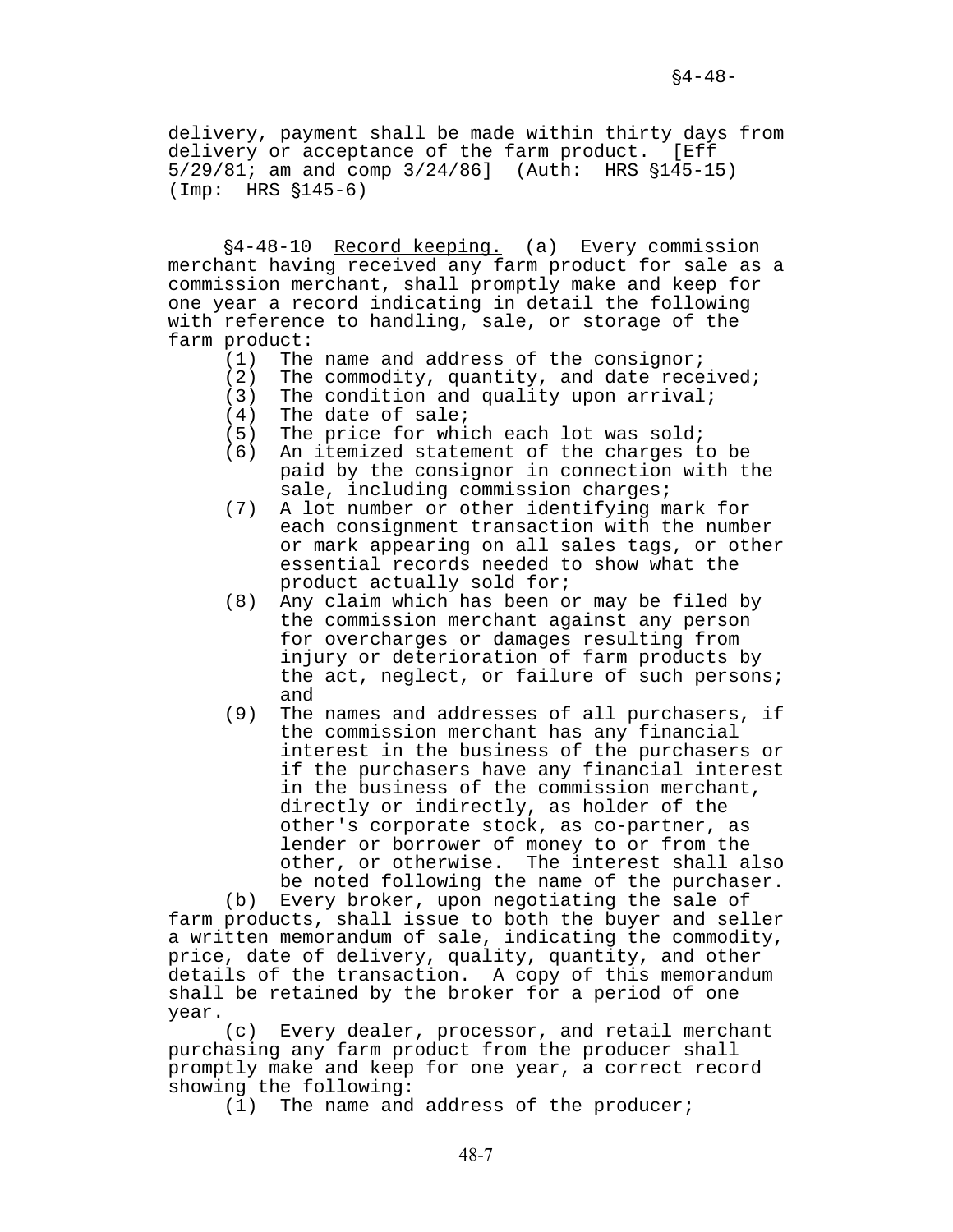- (2) The commodity, quantity, and the date received;
- (3) The condition and quality upon arrival;
- (4) The price to be paid;
- (5) The date paid; and
- (6) An itemized statement of any charges paid by the licensee for the account of the producer. [Eff 5/29/81; comp 3/24/86] (Auth: HRS  $$145-15$  (Imp: HRS  $$145-3$ )

'4-48-11 Dumping certificate requirement,

exception. The dumping certificate requirements of section 145-7, Hawaii Revised Statutes, shall not apply to a processor who handles produce on a pack out basis, provided that the processor shall, promptly upon completion of the sample evaluation or the preliminary processing and grading operation of each lot or delivery of product, notify the producer of the results obtained including:

- (1) The net weight or percentage by weight of each grade or quality;
- (2) The purchase price or prices;
- (3) The deduction for processing or other charges; and

(4) The net amount due the producer. [Eff  $5/29/81$ ; am and comp  $3/24/86$ ] (Auth: HRS  $$145-15$ )  $(Imp: HRS \$   $$145-7)$ 

'4-48-12 Filing of complaints. (a) Complaints may be filed by any producer or organization representing producers against any licensee or person assuming or attempting to act as such.

(b) All complaints shall be verified by the department prior to conducting an investigation.

(c) All complaints shall be filed on an approved form obtained from the head.

(d) The department may, on its own motion, conduct investigations and audit records when it has reason to believe that chapter 145, Hawaii Revised Statutes, or this chapter, has been violated. [Eff 5/29/81; comp 3/24/86, am 10/5/02] (Auth: HRS  $$145-15$ ) (Imp: HRS  $$145-9$ )

'4-48-13 Hearing; suspension or revocation of license. (a) All hearings shall be conducted in accordance with chapter 4-1 and may be reviewed in the manner provided by chapter 9l, Hawaii Revised Statutes.

(b) Any order for the suspension or revocation of a license shall be in writing and shall cite the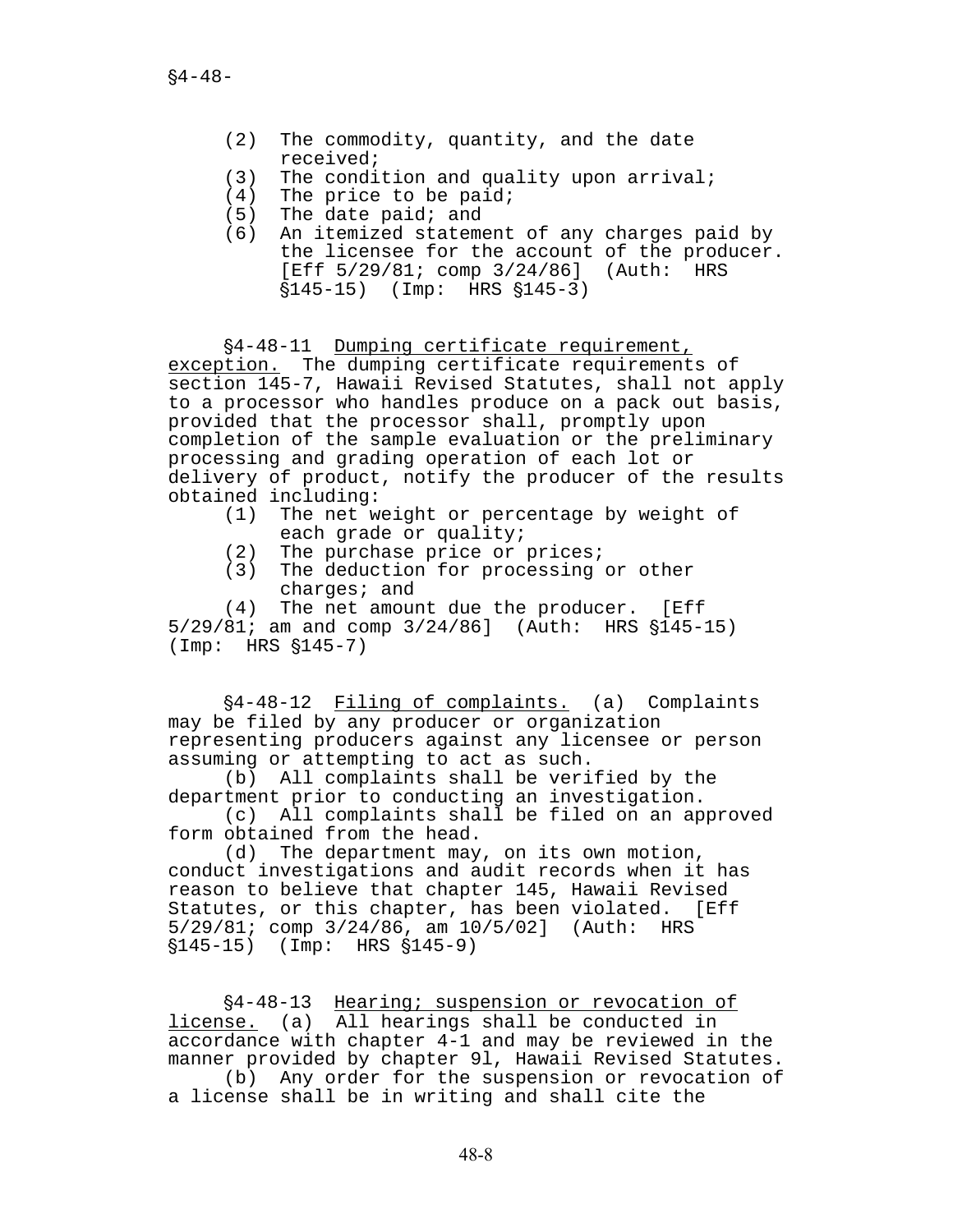reasons for the action.

(c) Any reasonable time shall be allowed between the date of issuance of suspension or revocation of a license and the date upon which the order becomes effective. During this period, the licensee shall make arrangements with some other licensed person to safeguard the interest of innocent parties whose property or business may be affected by the suspension or revocation.

(d) After the revocation of a license or during the effective period of any suspension, no person whose license has been revoked or suspended shall, either directly or indirectly, carry on the business of a commission merchant, dealer, broker, processor, agent, or retail merchant.

(e) The suspension or revocation of a license shall not prevent the licensee from collecting amounts due prior to the effective date of suspension or revocation, or from remitting to the licensee's principals and obligees.

(f) Upon the issuance of an order revoking or suspending a license, the department may give general publicity to such fact, in order that those doing business with the person whose license has been revoked or suspended may take due notice.

(g) No new license shall be issued to any person, either under the original name or another name, while that person's license is suspended or revoked, or until any fine levied under section 145-12, Hawaii Revised Statutes, or this chapter, is paid in full. [Eff 5/29/81; am 1/l6/84; am and comp 3/24/86] (Auth: HRS  $$145-15$  (Imp: HRS  $$$145-10$  and  $145-12$ )

§4-48-14 Special bonding requirement. (a) An applicant for a commission merchant or broker license who previously has had a commission merchant, dealer, broker, agent, processor, or retail merchant license suspended shall post a \$10,000 surety bond before the commission merchant or broker license applied for is issued. The \$10,000 surety bond requirement shall apply for a period of three years, after which time the applicant shall be subject to the bonding requirement in section  $4-48-2(e)$ .

(b) An applicant for a dealer, agent, processor, or retail merchant license who previously has had a license suspended shall post a \$5,000 surety bond before the license applied for is issued. The \$5,000 surety bond requirement shall apply for a period of three years.

(c) The surety bond required under this section shall be executed by the applicant as principal and issued by a surety company qualified and authorized to